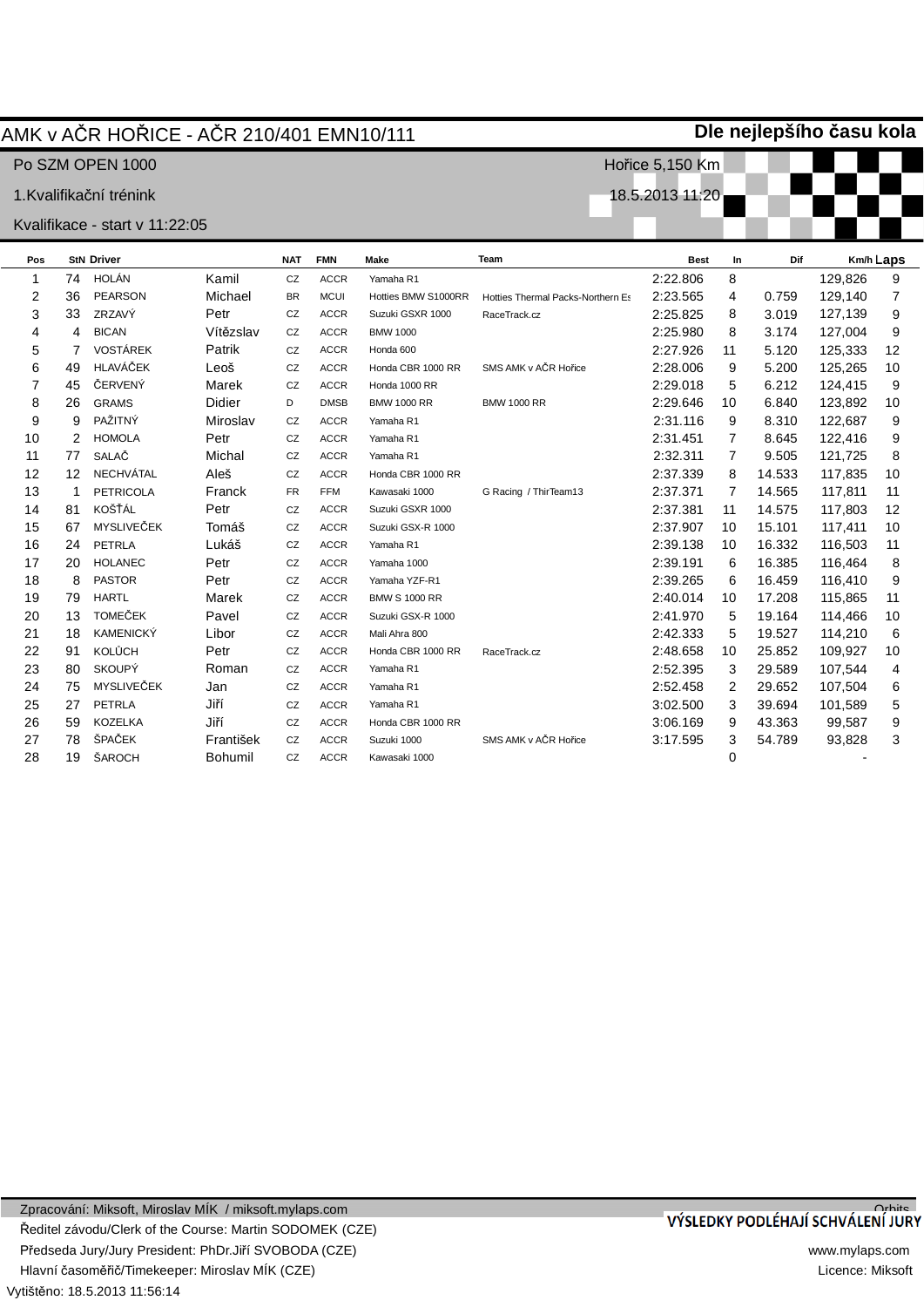## AMK v AýR HOěICE - AýR 210/401 EMN10/111

Po SZM OPEN 1000

#### 2.Kvalifikační trénink

### Kvalifikace - start v 17:09:02

| Pos |    | <b>StN Driver</b> |                | <b>NAT</b> | <b>FMN</b>  | Make                 | Team                              | <b>Best</b> | In             | Dif    |         | Km/h Laps      |
|-----|----|-------------------|----------------|------------|-------------|----------------------|-----------------------------------|-------------|----------------|--------|---------|----------------|
| 1   | 74 | HOLÁN             | Kamil          | CZ         | <b>ACCR</b> | Yamaha R1            |                                   | 2:18.823    | $\overline{7}$ |        | 133,551 | 10             |
| 2   | 36 | <b>PEARSON</b>    | Michael        | <b>BR</b>  | <b>MCUI</b> | Hotties BMW S1000RR  | Hotties Thermal Packs-Northern Es | 2:19.477    | 6              | 0.654  | 132,925 | 9              |
| 3   | 45 | ČERVENÝ           | Marek          | CZ         | <b>ACCR</b> | Honda 1000 RR        |                                   | 2:21.191    | 8              | 2.368  | 131,311 | 11             |
| 4   | 7  | <b>VOSTÁREK</b>   | Patrik         | CZ         | <b>ACCR</b> | Honda 600            |                                   | 2:21.898    | 11             | 3.075  | 130,657 | 11             |
| 5   | 26 | <b>GRAMS</b>      | <b>Didier</b>  | D          | <b>DMSB</b> | <b>BMW 1000 RR</b>   | <b>BMW 1000 RR</b>                | 2:22.156    | 8              | 3.333  | 130,420 | 11             |
| 6   | 4  | <b>BICAN</b>      | Vítězslav      | CZ         | <b>ACCR</b> | <b>BMW 1000</b>      |                                   | 2:22.555    | 11             | 3.732  | 130,055 | 11             |
| 7   | 12 | <b>NECHVÁTAL</b>  | Aleš           | CZ         | <b>ACCR</b> | Honda CBR 1000 RR    |                                   | 2:23.567    | 9              | 4.744  | 129,138 | 13             |
| 8   | 9  | PAŽITNÝ           | Miroslav       | CZ         | <b>ACCR</b> | Yamaha R1            |                                   | 2:24.116    | 11             | 5.293  | 128,646 | 11             |
| 9   | 33 | ZRZAVÝ            | Petr           | CZ         | <b>ACCR</b> | Suzuki GSXR 1000     | RaceTrack.cz                      | 2:26.470    | 11             | 7.647  | 126,579 | 12             |
| 10  | 77 | SALAČ             | Michal         | CZ         | <b>ACCR</b> | Yamaha R1            |                                   | 2:27.955    | 8              | 9.132  | 125,308 | 10             |
| 11  | 49 | HLAVÁČEK          | Leoš           | CZ         | <b>ACCR</b> | Honda CBR 1000 RR    | SMS AMK v AČR Hořice              | 2:28.339    | $\overline{7}$ | 9.516  | 124,984 | 10             |
| 12  | 8  | <b>PASTOR</b>     | Petr           | CZ         | <b>ACCR</b> | Yamaha YZF-R1        |                                   | 2:29.501    | 7              | 10.678 | 124,013 | 11             |
| 13  | 67 | MYSLIVEČEK        | Tomáš          | CZ         | <b>ACCR</b> | Suzuki GSX-R 1000    |                                   | 2:31.586    | 7              | 12.763 | 122,307 | 10             |
| 14  | 20 | <b>HOLANEC</b>    | Petr           | CZ         | <b>ACCR</b> | Yamaha 1000          |                                   | 2:32.364    | 5              | 13.541 | 121,682 | 8              |
| 15  | 91 | <b>KOLŮCH</b>     | Petr           | CZ         | <b>ACCR</b> | Honda CBR 1000 RR    | RaceTrack.cz                      | 2:32.659    | 10             | 13.836 | 121,447 | 11             |
| 16  | 75 | MYSLIVEČEK        | Jan            | CZ         | <b>ACCR</b> | Yamaha R1            |                                   | 2:33.360    | 6              | 14.537 | 120,892 | 12             |
| 17  |    | <b>PETRICOLA</b>  | Franck         | <b>FR</b>  | <b>FFM</b>  | Kawasaki 1000        | G Racing / ThirTeam13             | 2:33.587    | 9              | 14.764 | 120,713 | 11             |
| 18  | 81 | KOŠŤÁL            | Petr           | CZ         | <b>ACCR</b> | Suzuki GSXR 1000     |                                   | 2:34.076    | 8              | 15.253 | 120,330 | 10             |
| 19  | 24 | PETRLA            | Lukáš          | CZ         | <b>ACCR</b> | Yamaha R1            |                                   | 2:35.104    | 9              | 16.281 | 119,533 | 12             |
| 20  | 13 | <b>TOMEČEK</b>    | Pavel          | CZ         | <b>ACCR</b> | Suzuki GSX-R 1000    |                                   | 2:36.417    | 7              | 17.594 | 118,529 | 10             |
| 21  | 80 | <b>SKOUPÝ</b>     | Roman          | CZ         | <b>ACCR</b> | Yamaha R1            |                                   | 2:36.473    | 5              | 17.650 | 118,487 | 9              |
| 22  | 19 | ŠAROCH            | <b>Bohumil</b> | CZ         | <b>ACCR</b> | Kawasaki 1000        |                                   | 2:36.742    | 11             | 17.919 | 118,284 | 11             |
| 23  | 79 | <b>HARTL</b>      | Marek          | CZ         | <b>ACCR</b> | <b>BMW S 1000 RR</b> |                                   | 2:37.258    | 7              | 18.435 | 117,895 | 10             |
| 24  | 18 | <b>KAMENICKÝ</b>  | Libor          | CZ         | <b>ACCR</b> | Mali Ahra 800        |                                   | 2:46.736    | 2              | 27.913 | 111,194 | 3              |
| 25  | 27 | PETRLA            | Jiří           | CZ         | <b>ACCR</b> | Yamaha R1            |                                   | 2:48.532    | 8              | 29.709 | 110,009 | 9              |
| 26  | 78 | ŠPAČEK            | František      | CZ         | <b>ACCR</b> | Suzuki 1000          | SMS AMK v AČR Hořice              | 2:59.527    | 10             | 40.704 | 103,271 | 10             |
| 27  | 59 | <b>KOZELKA</b>    | Jiří           | CZ         | <b>ACCR</b> | Honda CBR 1000 RR    |                                   | 3:04.496    | 2              | 45.673 | 100,490 | $\overline{4}$ |
| 28  | 2  | <b>HOMOLA</b>     | Petr           | CZ         | <b>ACCR</b> | Yamaha R1            |                                   |             | 0              |        |         |                |

**Dle nejlepšího þasu kola**

Hořice 5,150 Km

18.5.2013 17:05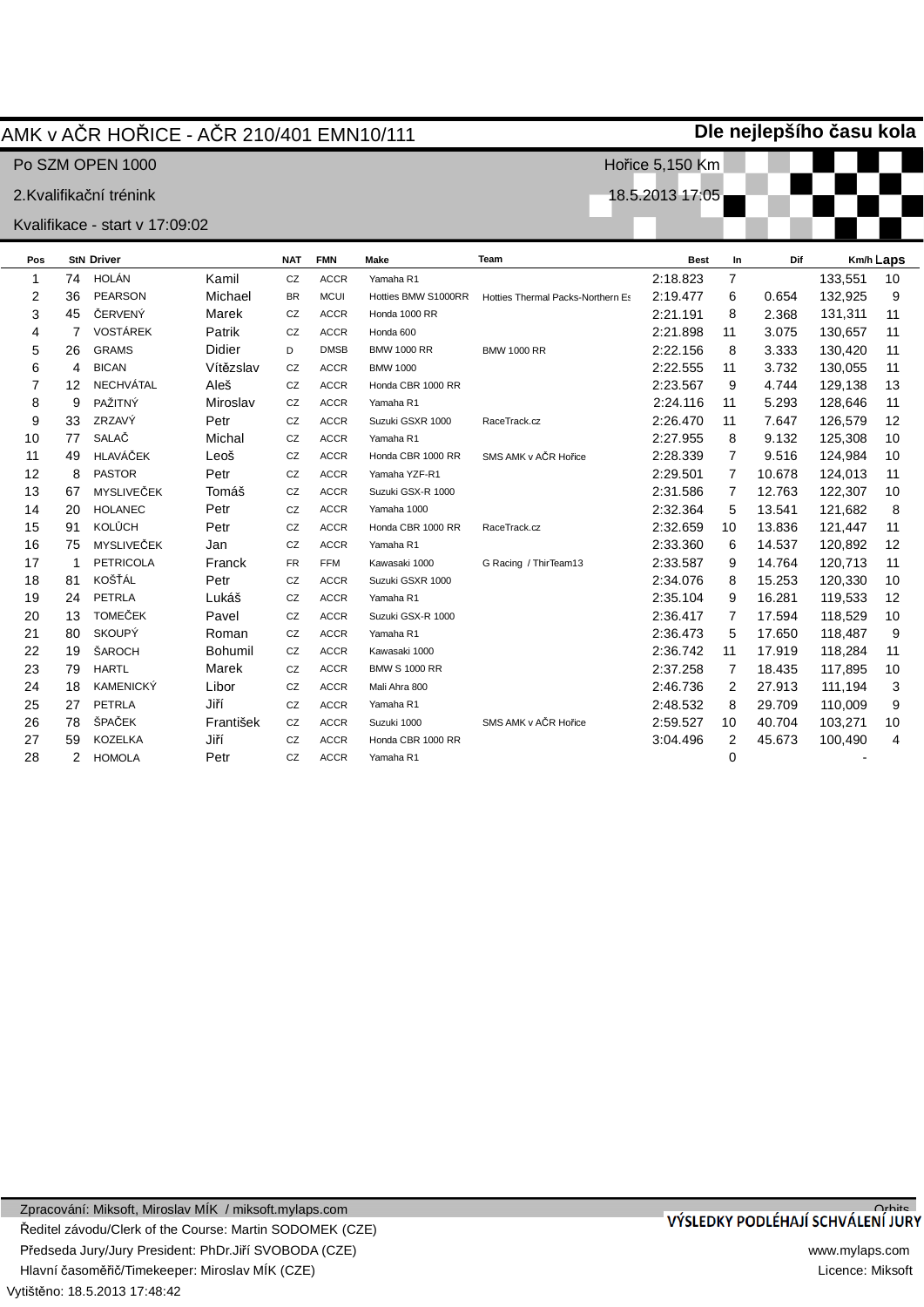# AMK v AýR HOěICE - AýR 210/401 EMN10/111

### Po SZM OPEN 1000

1.+2.Kvalifikační trénink

Hořice 5,150 Km

| Pos            |                   |                   | Jméno                            | <b>NAT</b> | <b>FMN</b>  | <b>Make</b>          | <b>Team</b>                    | <b>BEST</b> | Dif    | 1T N.čas | 2T N.čas |
|----------------|-------------------|-------------------|----------------------------------|------------|-------------|----------------------|--------------------------------|-------------|--------|----------|----------|
| 1              |                   |                   | Kamil                            | CZ         | <b>ACCR</b> | Yamaha R1            |                                | 2:18.823    |        | 2:22.806 | 2:18.823 |
| 2              | 36                | <b>PEARSON</b>    | Michael                          | BR         | <b>MCUI</b> | Hotties BMW S10      | <b>Hotties Thermal Packs-N</b> | 2:19.477    | 0.654  | 2:23.565 | 2:19.477 |
| 3              | 45                | ČERVENÝ           | Marek                            | CZ         | <b>ACCR</b> | Honda 1000 RR        |                                | 2:21.191    | 2.368  | 2:29.018 | 2:21.191 |
| 4              | $\overline{7}$    | <b>VOSTÁREK</b>   | Patrik                           | CZ         | <b>ACCR</b> | Honda 600            |                                | 2:21.898    | 3.075  | 2:27.926 | 2:21.898 |
| 5              | 26                | <b>GRAMS</b>      | Didier                           | D          | <b>DMSB</b> | <b>BMW 1000 RR</b>   | <b>BMW 1000 RR</b>             | 2:22.156    | 3.333  | 2:29.646 | 2:22.156 |
| 6              | $\overline{4}$    | <b>BICAN</b>      | Vítězslav                        | CZ         | <b>ACCR</b> | <b>BMW 1000</b>      |                                | 2:22.555    | 3.732  | 2:25.980 | 2:22.555 |
| $\overline{7}$ | $12 \overline{ }$ | <b>NECHVÁTAL</b>  | Aleš                             | CZ         | <b>ACCR</b> | Honda CBR 1000       |                                | 2:23.567    | 4.744  | 2:37.339 | 2:23.567 |
| 8              | 9                 | PAŽITNÝ           | Miroslav                         | CZ         | <b>ACCR</b> | Yamaha R1            |                                | 2:24.116    | 5.293  | 2:31.116 | 2:24.116 |
| 9              | 33                | ZRZAVÝ            | Petr                             | CZ         | <b>ACCR</b> | Suzuki GSXR 100      | RaceTrack.cz                   | 2:25.825    | 7.002  | 2:25.825 | 2:26.470 |
| 10             | 77                | SALAČ             | Michal                           | CZ         | <b>ACCR</b> | Yamaha R1            |                                | 2:27.955    | 9.132  | 2:32.311 | 2:27.955 |
| 11             | 49                | HLAVÁČEK          | Leoš                             | CZ         | <b>ACCR</b> | Honda CBR 1000       | SMS AMK v AČR Hořice           | 2:28.006    | 9.183  | 2:28.006 | 2:28.339 |
| 12             | 8                 | <b>PASTOR</b>     | Petr                             | CZ         | <b>ACCR</b> | Yamaha YZF-R1        |                                | 2:29.501    | 10.678 | 2:39.265 | 2:29.501 |
| 13             | $\overline{2}$    | <b>HOMOLA</b>     | Petr                             | CZ         | <b>ACCR</b> | Yamaha R1            |                                | 2:31.451    | 12.628 | 2:31.451 |          |
| 14             | 67                | <b>MYSLIVEČEK</b> | Tomáš                            | CZ         | <b>ACCR</b> | Suzuki GSX-R 10      |                                | 2:31.586    | 12.763 | 2:37.907 | 2:31.586 |
| 15             | 20                | <b>HOLANEC</b>    | Petr                             | CZ         | <b>ACCR</b> | Yamaha 1000          |                                | 2:32.364    | 13.541 | 2:39.191 | 2:32.364 |
| 16             | 91                | <b>KOLŮCH</b>     | Petr                             | CZ         | <b>ACCR</b> | Honda CBR 1000       | RaceTrack.cz                   | 2:32.659    | 13.836 | 2:48.658 | 2:32.659 |
| 17             | 75                | <b>MYSLIVEČEK</b> | Jan                              | CZ         | <b>ACCR</b> | Yamaha R1            |                                | 2:33.360    | 14.537 | 2:52.458 | 2:33.360 |
| 18             | 1                 | <b>PETRICOLA</b>  | Franck                           | <b>FR</b>  | <b>FFM</b>  | Kawasaki 1000        | G Racing / ThirTeam13          | 2:33.587    | 14.764 | 2:37.371 | 2:33.587 |
| 19             | 81                | KOŠŤÁL            | Petr                             | CZ         | <b>ACCR</b> | Suzuki GSXR 100      |                                | 2:34.076    | 15.253 | 2:37.381 | 2:34.076 |
| 20             | 24                | PETRLA            | Lukáš                            | CZ         | <b>ACCR</b> | Yamaha R1            |                                | 2:35.104    | 16.281 | 2:39.138 | 2:35.104 |
| 21             | 13                | <b>TOMEČEK</b>    | Pavel                            | CZ         | <b>ACCR</b> | Suzuki GSX-R 10      |                                | 2:36.417    | 17.594 | 2:41.970 | 2:36.417 |
| 22             | 80                | <b>SKOUPÝ</b>     | Roman                            | CZ         | <b>ACCR</b> | Yamaha R1            |                                | 2:36.473    | 17.650 | 2:52.395 | 2:36.473 |
| 23             | 19                | ŠAROCH            | <b>Bohumil</b>                   | CZ         | <b>ACCR</b> | Kawasaki 1000        |                                | 2:36.742    | 17.919 |          | 2:36.742 |
| 24             | 79                | <b>HARTL</b>      | Marek                            | CZ         | <b>ACCR</b> | <b>BMW S 1000 RR</b> |                                | 2:37.258    | 18.435 | 2:40.014 | 2:37.258 |
| 25             | 18                | <b>KAMENICKÝ</b>  | Libor                            | CZ         | <b>ACCR</b> | Mali Ahra 800        |                                | 2:42.333    | 23.510 | 2:42.333 | 2:46.736 |
| 26             | 27                | PETRLA            | Jiří                             | CZ         | <b>ACCR</b> | Yamaha R1            |                                | 2:48.532    | 29.709 | 3:02.500 | 2:48.532 |
| 27             | 78                | ŠPAČEK            | František                        | CZ         | <b>ACCR</b> | Suzuki 1000          | SMS AMK v AČR Hořice           | 2:59.527    | 40.704 | 3:17.595 | 2:59.527 |
| 28             | 59                | <b>KOZELKA</b>    | Jiří                             | CZ         | <b>ACCR</b> | Honda CBR 1000       |                                | 3:04.496    | 45.673 | 3:06.169 | 3:04.496 |
|                |                   |                   | <b>StC Příjmenní</b><br>74 HOLÁN |            |             |                      |                                |             |        |          |          |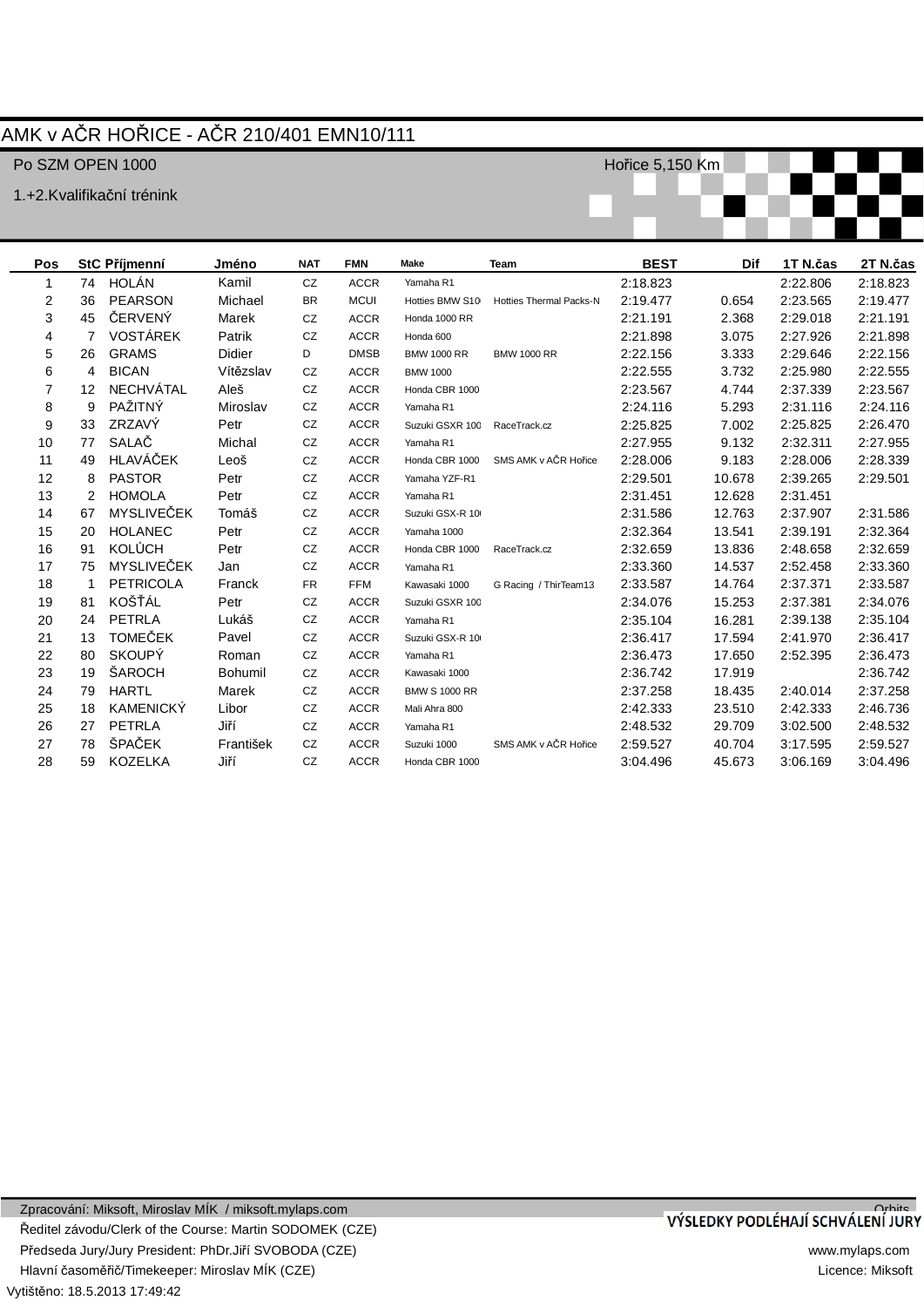|                |    | AMK v AČR HOŘICE - AČR 210/401 EMN10/111 |                |            |             |                      |                                   |                         |                | Dle nejlepšího času kola |         |           |
|----------------|----|------------------------------------------|----------------|------------|-------------|----------------------|-----------------------------------|-------------------------|----------------|--------------------------|---------|-----------|
|                |    | Po SZM OPEN 1000                         |                |            |             |                      |                                   | Hořice 5,150 Km         |                |                          |         |           |
| Warm Up        |    |                                          |                |            |             |                      |                                   | <u>19.5.2013 10:10 </u> |                |                          |         |           |
|                |    | Trénink - start v 10:48:48               |                |            |             |                      |                                   |                         |                |                          |         |           |
| Pos            |    | <b>StN Driver</b>                        |                | <b>NAT</b> | <b>FMN</b>  | <b>Make</b>          | Team                              | <b>Best</b>             | In             | Dif                      |         | Km/h Laps |
| 1              |    | 74 HOLÁN                                 | Kamil          | CZ         | <b>ACCR</b> | Yamaha R1            |                                   | 2:21.951                | $\overline{2}$ |                          | 130,608 | 5         |
| 2              | 7  | <b>VOSTÁREK</b>                          | Patrik         | CZ         | <b>ACCR</b> | Honda 600            |                                   | 2:22.807                | 3              | 0.856                    | 129,826 | 3         |
| 3              | 26 | <b>GRAMS</b>                             | <b>Didier</b>  | D          | <b>DMSB</b> | <b>BMW 1000 RR</b>   | <b>BMW 1000 RR</b>                | 2:22.887                | 4              | 0.936                    | 129,753 | 5         |
| 4              | 4  | <b>BICAN</b>                             | Vítězslav      | CZ         | <b>ACCR</b> | <b>BMW 1000</b>      |                                   | 2:23.279                | 3              | 1.328                    | 129,398 | 4         |
| 5              | 12 | <b>NECHVÁTAL</b>                         | Aleš           | CZ         | <b>ACCR</b> | Honda CBR 1000 RR    |                                   | 2:24.950                | 4              | 2.999                    | 127,906 | 5         |
| 6              | 9  | PAŽITNÝ                                  | Miroslav       | CZ         | <b>ACCR</b> | Yamaha R1            |                                   | 2:25.272                | $\overline{2}$ | 3.321                    | 127,623 | 5         |
| $\overline{7}$ | 49 | <b>HLAVÁČEK</b>                          | Leoš           | CZ         | <b>ACCR</b> | Honda CBR 1000 RR    | SMS AMK v AČR Hořice              | 2:26.405                | 4              | 4.454                    | 126,635 | 4         |
| 8              | 33 | ZRZAVÝ                                   | Petr           | CZ         | <b>ACCR</b> | Suzuki GSXR 1000     | RaceTrack.cz                      | 2:27.072                | 3              | 5.121                    | 126,061 | 4         |
| 9              | 77 | SALAČ                                    | Michal         | CZ         | <b>ACCR</b> | Yamaha R1            |                                   | 2:31.699                | 3              | 9.748                    | 122,216 | 4         |
| 10             | 1  | <b>PETRICOLA</b>                         | Franck         | <b>FR</b>  | <b>FFM</b>  | Kawasaki 1000        | G Racing / ThirTeam13             | 2:32.933                | 4              | 10.982                   | 121,230 | 4         |
| 11             | 91 | <b>KOLŮCH</b>                            | Petr           | ${\tt CZ}$ | <b>ACCR</b> | Honda CBR 1000 RR    | RaceTrack.cz                      | 2:33.564                | 4              | 11.613                   | 120,731 | 4         |
| 12             | 8  | <b>PASTOR</b>                            | Petr           | CZ         | <b>ACCR</b> | Yamaha YZF-R1        |                                   | 2:33.893                | 4              | 11.942                   | 120,473 | 4         |
| 13             | 20 | <b>HOLANEC</b>                           | Petr           | CZ         | <b>ACCR</b> | Yamaha 1000          |                                   | 2:35.003                | 4              | 13.052                   | 119,611 | 4         |
| 14             | 79 | <b>HARTL</b>                             | Marek          | CZ         | <b>ACCR</b> | <b>BMW S 1000 RR</b> |                                   | 2:35.259                | 3              | 13.308                   | 119,413 | 4         |
| 15             | 80 | <b>SKOUPÝ</b>                            | Roman          | CZ         | <b>ACCR</b> | Yamaha R1            |                                   | 2:35.281                | 4              | 13.330                   | 119,396 | 4         |
| 16             | 81 | KOŠŤÁL                                   | Petr           | CZ         | <b>ACCR</b> | Suzuki GSXR 1000     |                                   | 2:36.365                | 2              | 14.414                   | 118,569 | 4         |
| 17             | 24 | PETRLA                                   | Lukáš          | CZ         | <b>ACCR</b> | Yamaha R1            |                                   | 2:36.453                | 4              | 14.502                   | 118,502 | 4         |
| 18             | 67 | MYSLIVEČEK                               | Tomáš          | CZ         | <b>ACCR</b> | Suzuki GSX-R 1000    |                                   | 2:37.518                | 3              | 15.567                   | 117,701 | 3         |
| 19             | 19 | ŠAROCH                                   | <b>Bohumil</b> | CZ         | <b>ACCR</b> | Kawasaki 1000        |                                   | 2:38.057                | 4              | 16.106                   | 117,299 | 4         |
| 20             | 13 | <b>TOMEČEK</b>                           | Pavel          | CZ         | <b>ACCR</b> | Suzuki GSX-R 1000    |                                   | 2:38.363                | 2              | 16.412                   | 117,073 | 4         |
| 21             | 27 | <b>PETRLA</b>                            | Jiří           | CZ         | <b>ACCR</b> | Yamaha R1            |                                   | 2:46.128                | 3              | 24.177                   | 111,601 | 3         |
| 22             | 75 | MYSLIVEČEK                               | Jan            | CZ         | <b>ACCR</b> | Yamaha R1            |                                   | 2:47.048                | 3              | 25.097                   | 110,986 | 3         |
| 23             | 78 | ŠPAČEK                                   | František      | CZ         | <b>ACCR</b> | Suzuki 1000          | SMS AMK v AČR Hořice              | 2:56.994                | 2              | 35.043                   | 104,749 | 4         |
| 24             | 2  | <b>HOMOLA</b>                            | Petr           | CZ         | <b>ACCR</b> | Yamaha R1            |                                   |                         | 0              |                          |         |           |
| 25             | 18 | <b>KAMENICKÝ</b>                         | Libor          | CZ         | <b>ACCR</b> | Mali Ahra 800        |                                   |                         | 0              |                          |         |           |
| 26             | 36 | <b>PEARSON</b>                           | Michael        | <b>BR</b>  | <b>MCUI</b> | Hotties BMW S1000RR  | Hotties Thermal Packs-Northern Es |                         | 0              |                          |         |           |
| 27             | 45 | ČERVENÝ                                  | Marek          | CZ         | <b>ACCR</b> | Honda 1000 RR        |                                   |                         | 0              |                          |         |           |

28

59 KOZELKA

JiĜí

CZ ACCR

Honda CBR 1000 RR

0

-